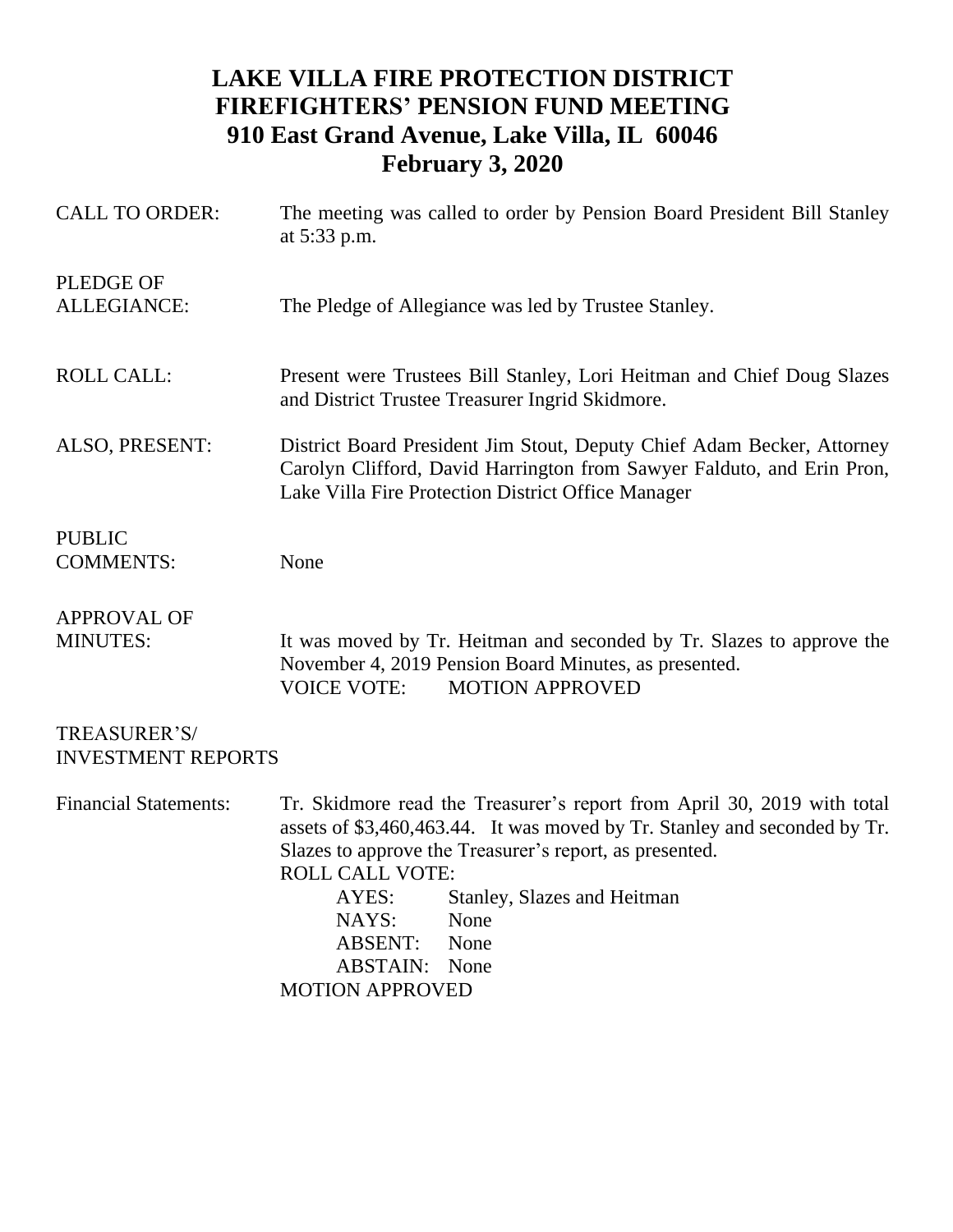| <b>Review of Sawyer</b>  |                                                                                                                                                                                                                                                                                                                                                                                                                                                                                                                                                                                                                                                                          |
|--------------------------|--------------------------------------------------------------------------------------------------------------------------------------------------------------------------------------------------------------------------------------------------------------------------------------------------------------------------------------------------------------------------------------------------------------------------------------------------------------------------------------------------------------------------------------------------------------------------------------------------------------------------------------------------------------------------|
| <b>Falduto Report:</b>   | David Harrington from Sawyer Falduto reported to the Board on the<br>investments held with Charles Schwab. Total assets held in the Schwab<br>account at the end of <u>fourth quarter (December 31, 2019)</u> were \$3,828,002.<br>For the first quarter, the investment return for the portfolio, net of fees,<br>was 15.05%, compared to the benchmark return at 15.6% It was moved by<br>Tr. Slazes and seconded by Tr. Heitman to accept the Quarterly<br>Investment Performance Report from December 31, 2019.<br><b>ROLL CALL VOTE:</b><br>AYES:<br>Stanley, Slazes and Heitman<br>NAYS:<br>None<br>ABSENT: None<br><b>ABSTAIN:</b> None<br><b>MOTION APPROVED</b> |
| Investment Policy and/or |                                                                                                                                                                                                                                                                                                                                                                                                                                                                                                                                                                                                                                                                          |
| <b>Asset Allocation:</b> | No action needed.                                                                                                                                                                                                                                                                                                                                                                                                                                                                                                                                                                                                                                                        |
| Payment of Bills:        | It was moved by Tr. Slazes and seconded by Tr. Heitman to approve the<br>payment of bills since the November 4, 2019 meeting in the amount of<br>\$6,085.00.<br><b>ROLL CALL VOTE:</b><br>AYES:<br>Stanley, Slazes and Heitman<br>None<br>NAYS:<br><b>ABSENT:</b><br>None<br>ABSTAIN:<br>None                                                                                                                                                                                                                                                                                                                                                                            |

MOTION APPROVED

## APPLICATIONS FOR MEMBERSHIP

It was moved by Tr. Slazes and seconded by Tr. Heitman to accept the following pension applications for membership on the start date of their fulltime employment with the District.

| <b>Christopher Arnold</b> | Tier 1 | 2/1/2020 | <b>Combined Creditable Service</b> |
|---------------------------|--------|----------|------------------------------------|
| <b>Justin Biggs</b>       | Tier 1 | 2/1/2020 | <b>Combined Creditable Service</b> |
| Henry Chamberlain         | Tier 1 | 2/1/2020 | New, retired                       |
| <b>Christopher Dodd</b>   | Tier 2 | 2/1/2020 | <b>Combined Creditable Service</b> |
| Alan Eppers               | Tier 1 | 2/1/2020 | New, retired                       |
| <b>Heath Graham</b>       | Tier 1 | 2/1/2020 | New, retired                       |
| Kevin Johnson             | Tier 1 | 2/1/2020 | <b>Combined Creditable Service</b> |
| Gregory Koniecki          | Tier 2 | 2/1/2020 | <b>Combined Creditable Service</b> |
| Kevin O'Donnell           | Tier 1 | 2/1/2020 | New, retired                       |
| Carols Perez Aguirre      | Tier 1 | 2/1/2020 | <b>Combined Creditable Service</b> |
| Michael Wessell           | Tier 1 | 2/1/2020 | <b>Combined Creditable Service</b> |
| Cory Whipple              | Tier 2 | 2/1/2020 | <b>Combined Creditable Service</b> |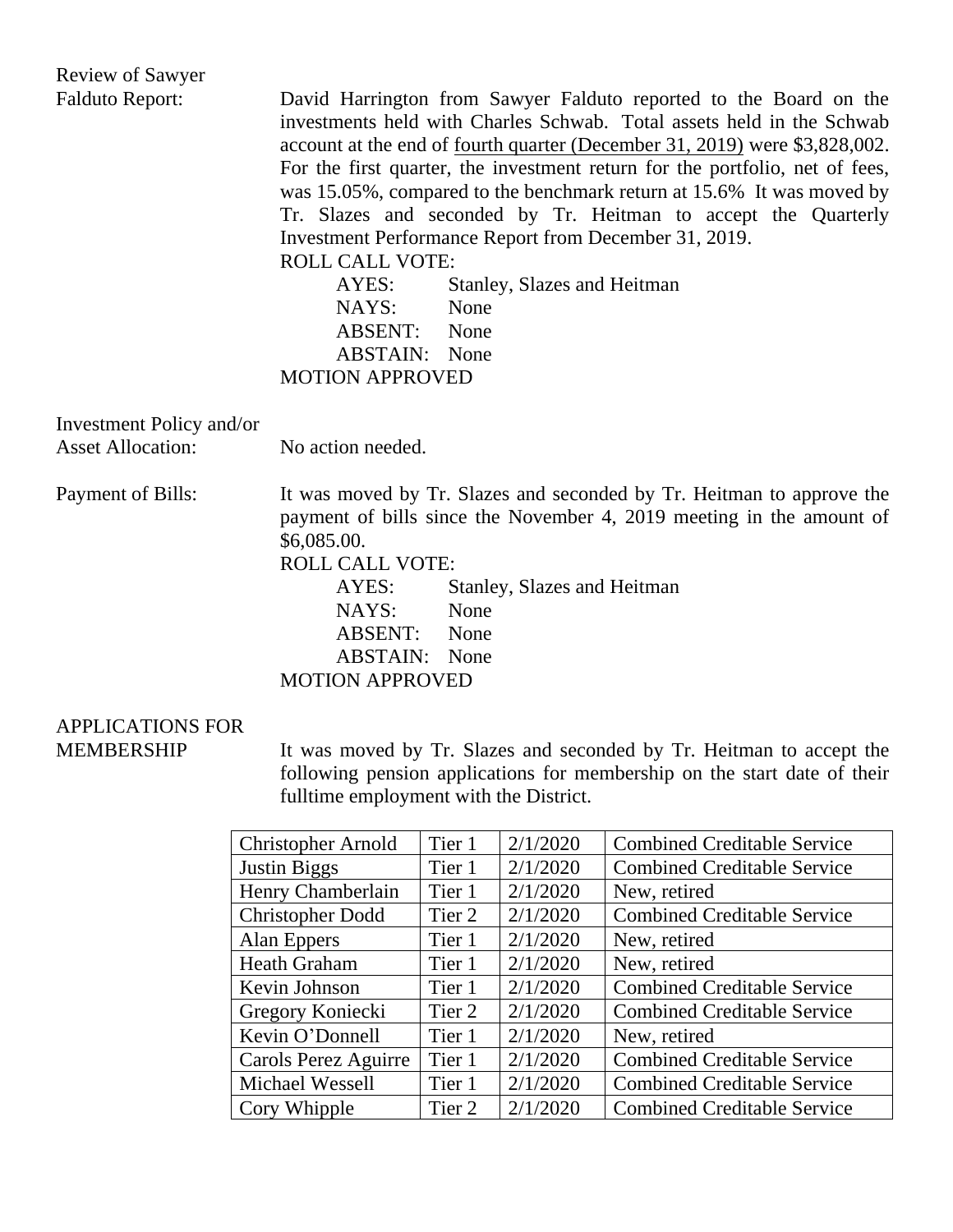## ROLL CALL VOTE:

AYES: Stanley, Slazes and Heitman<br>NAYS: None NAYS: ABSENT: None ABSTAIN: None MOTION APPROVED

| <b>Combined Creditable</b><br><b>Service Requests:</b>                     | Tabled                                                                                                                                                                                                                                                                           |
|----------------------------------------------------------------------------|----------------------------------------------------------------------------------------------------------------------------------------------------------------------------------------------------------------------------------------------------------------------------------|
| <b>OLD BUSINESS</b>                                                        |                                                                                                                                                                                                                                                                                  |
| <b>Resolution for Signatory</b><br>Authority:                              | Tabled                                                                                                                                                                                                                                                                           |
| <b>DOI</b> Actuarial Report<br>and Update to MCR:                          | It was moved by Tr. Slazes and seconded by Tr. Heitman to approve the<br>DOI Actuarial Report and updated MCR.<br><b>ROLL CALL VOTE:</b><br>AYES:<br>Stanley, Slazes and Heitman<br>NAYS:<br>None<br><b>ABSENT:</b><br>None<br><b>ABSTAIN:</b><br>None<br><b>MOTION APPROVED</b> |
| <b>Draft of Board Rules:</b>                                               | Tabled                                                                                                                                                                                                                                                                           |
| <b>NEW BUSINESS</b>                                                        |                                                                                                                                                                                                                                                                                  |
| <b>Election Procedures for</b><br><b>Active Trustee Seats on</b><br>Board: | Will run a nomination and election process before the May meeting.<br>Attorney Clifford will send a memo with the process to follow                                                                                                                                              |
| <b>Fact Sheet for New Hires</b><br><b>Regarding Pension</b><br>Options:    | Attorney Clifford will send this information to the Chief to provide to new<br>pensionable employees.                                                                                                                                                                            |